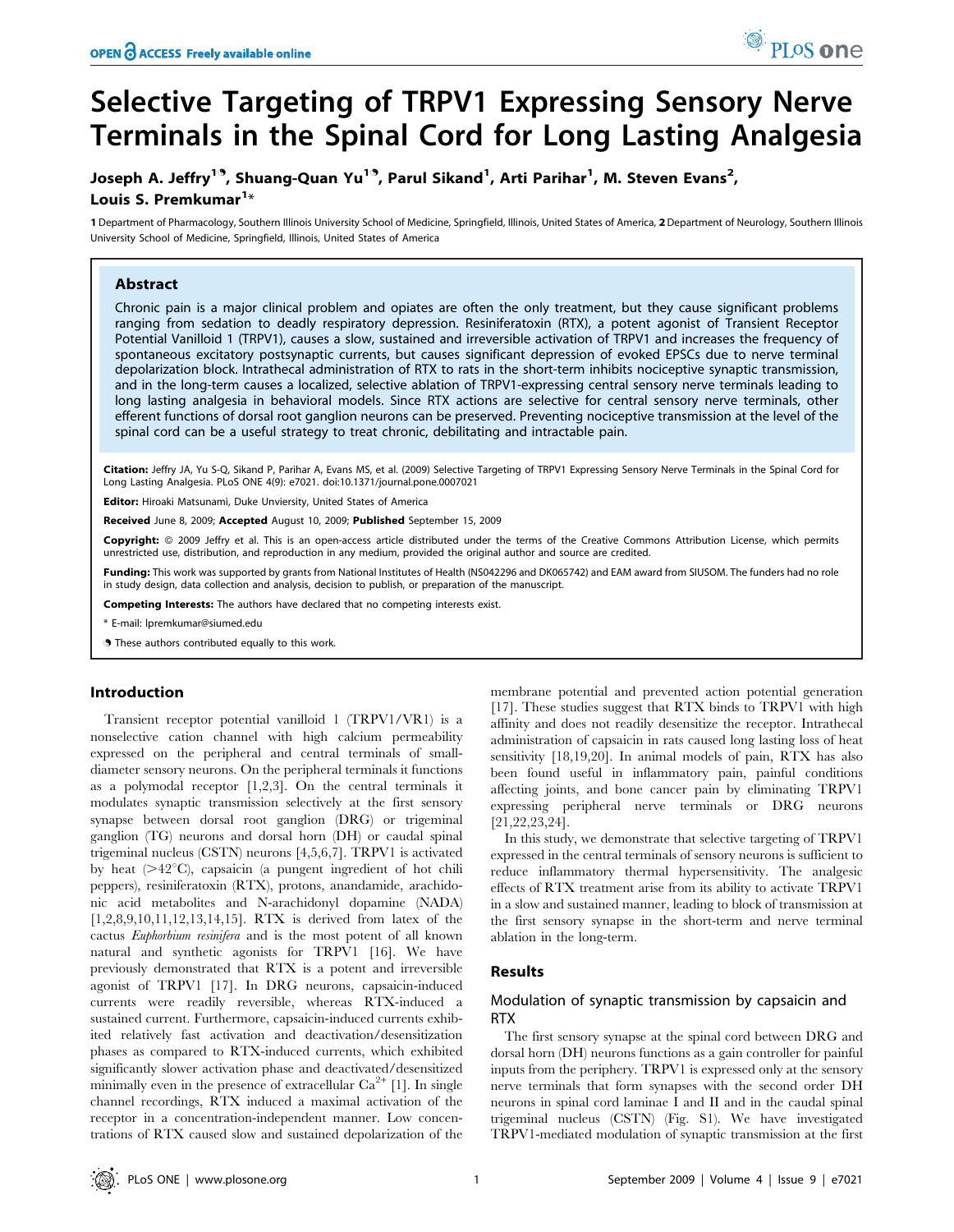sensory synapse using DRG-DH co-cultures. We have shown using DRG-DH co-cultures, that an increase in frequency of synaptic currents in response to capsaicin or RTX occurred only when the neurons form synapses between DRG-DH neurons (Fig. S2), and not between DH-DH neurons. Furthermore, only the excitatory synaptic events are affected, not the inhibitory synaptic events [6]. These studies indicate that TRPV1 channels are expressed only in the terminals of DRG neurons and modulate excitatory synaptic transmission. In this study, we have recorded spontaneous and evoked excitatory postsynaptic currents (s/eEPSCs) from spinal cord and brain stem slices containing caudal spinal trigeminal nucleus (CSTN). s/eEPSC were recorded at a holding potential of  $-60$  mV (close to  $E_{Cl} \approx -55$  mV) in the presence or absence of bicuculline (20  $\mu$ M) plus strychnine (2  $\mu$ M), and APV  $(20 \mu M)$  to block GABA plus glycine and NMDA channels, respectively. We compared the effects of capsaicin  $(0.5-2 \mu M)$  and RTX (50–200 nM) in spinal cord dorsal horn neurons. In previous experiments in DRG neurons, these agonist concentrations produced similar magnitude of depolarizations and ionic currents [17]. In spinal cord slices, capsaicin  $(2 \mu M)$  increased the frequency of sEPSCs in 53 out of 80 recordings; the mean increase was 942 $\pm$ 200% (range 32–8621%,  $p<0.05$ , KS test) (Fig. 1A, C) without affecting the amplitude significantly (Fig. 1D). RTX (200 nM) increased the frequency of sEPSCs in 16 out of 55 recordings, with a mean increase of  $331\pm87\%$  (range 25–1200%,  $p<0.05$ , KS test) (Fig. 2A, C) without affecting the amplitude (Fig. 2D). In similar experimental conditons using brain stem slices that contained CSTN, we observed similar effects on sEPSCs following capsaicin and RTX application. Capsaicin  $(2 \mu M)$  increased the frequency of sEPSCs in 12 out of 24 recordings; the mean increase was  $637 \pm 184\%$  (range 136–2428%,  $p<0.05$  KS, test) (Fig. 3A, E) and RTX (100 nM) increased the frequency of sEPSCs in 8 out of 23 recordings, with a mean increase of  $277 \pm 170\%$  (range 55–1469%,  $p < 0.05$ , KS test) (Fig. 3B, G). We interpret the greater effects of capsaicin compared to RTX as likely due to the slower depolarization RTX produces, with less action potential firing, and therefore less activation of presynaptic terminals [17]. Further analysis of the data showed that the increase in sEPSC frequency caused by continuous application of



Figure 1. Modulation of synaptic transmission by capsaicin at the first sensory synapse in spinal cord. A. Application of capsaicin  $(2 \mu M)$  increased the frequency of sEPSCs in a reversible manner. The evoked responses are truncated. The synaptic events are shown at a higher time resolution below (the regions denoted by asterisks). B. Superimposed traces (10) of evoked synaptic responses recorded at three different time points from the same neurons. In the presence of capsaicin eEPSCs either failed or exhibited a reduction in amplitude. C. Cumulative probability plot showing decreased inter-event intervals representing increased frequency of sEPSCs ( $p$ <0.0001, KS test). D. The increase in frequency was not accompanied by a significant change in amplitude. E. The reduction or failure of eEPSC amplitude partially reversed following washout. doi:10.1371/journal.pone.0007021.g001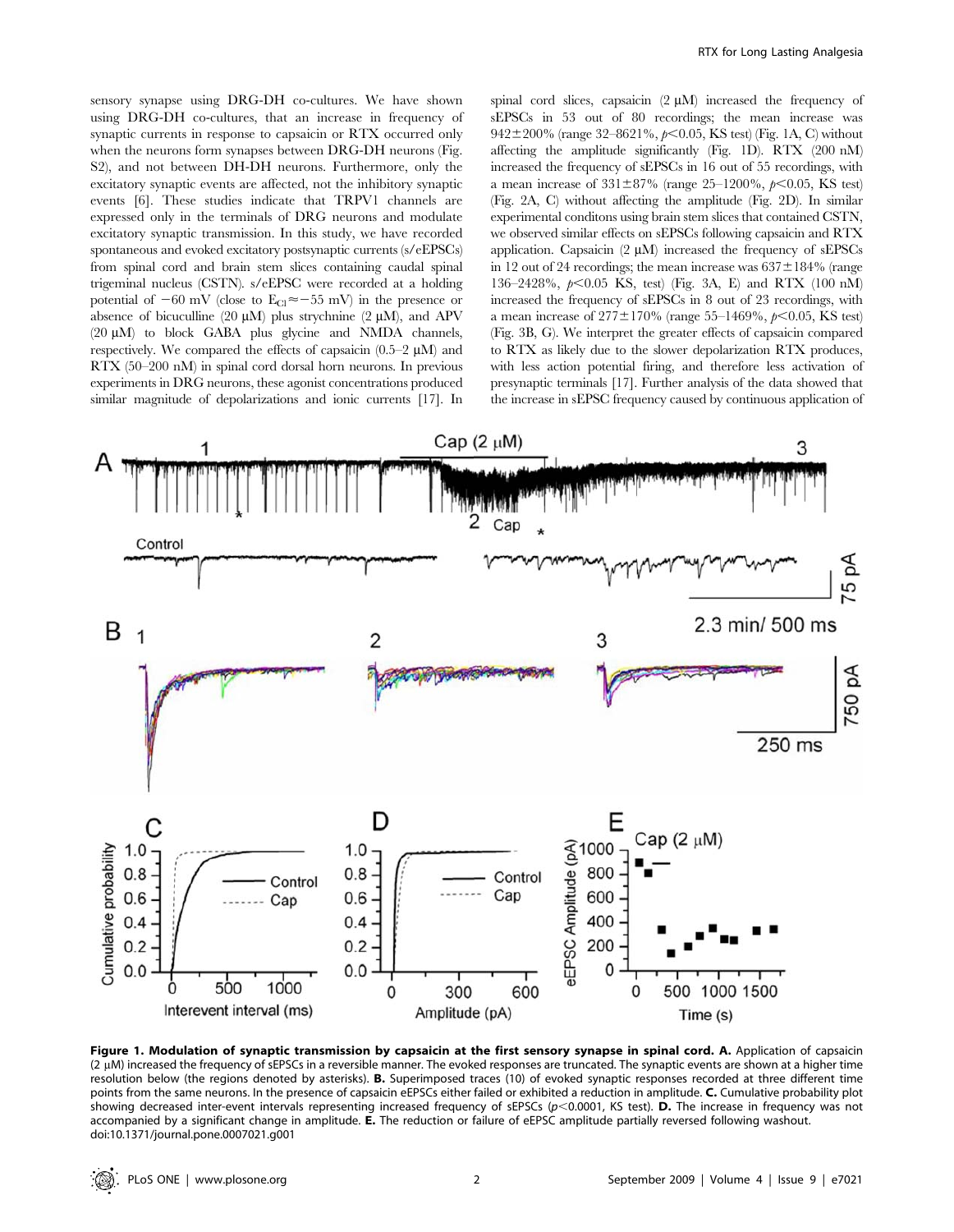

Figure 2. Modulation of synaptic transmission by RTX at the first sensory synapse in the spinal cord. A. Application of RTX (200 nM) increased the frequency of sEPSCs. RTX-induced response showed a slower onset and lesser deactivation/desensitization. The evoked responses are truncated. The synaptic events are shown at a higher time resolution below (the regions denoted by asterisks). B. Superimposed traces (10) of evoked synaptic responses recorded at three different time points from the same neurons. In the presence of RTX eEPSCs either failed or exhibited a reduction in amplitude. C. Cumulative probability plot showing decreased inter-event intervals representing increased frequency of sEPSCs  $(p<$ 0.0001, KS test). D. The increase in frequency was not accompanied by a significant change in the amplitude. E. The reduction or failure of eEPSC amplitude remained suppressed even after washout. doi:10.1371/journal.pone.0007021.g002

capsaicin decreased with time (Fig. 3A, E), whereas RTX-induced increase in the frequency of sEPSCs did not decrease with time (Fig. 3B, G). The increase in frequency shows a large variability because the extent of sensory input to the recording neurons is variable and cannot be controlled [6]. The selectivity of action was tested using a TRPV1 antagonist (BCTC 500 nM) that reversed the RTX-induced increase in the frequency of sEPSCs (Fig. S3). These results indicate that activation of TRPV1 increases transmitter release by activating presynaptic receptors expressed in central sensory nerve terminals.

We then studied evoked responses by stimulating the stump of the dorsal root or dorsal root entry zone in spinal cord slices, or the spinal trigeminal tract in CSTN slices. Intriguingly, following application of capsaicin or RTX, we observed failures in evoked responses and the evoked currents were significantly depressed at the peak of their responses. Capsaicin  $(2 \mu M)$  depressed evoked EPSCs in spinal cord slices ( $67\pm7\%$ , n = 12,  $p<0.05$ ) (Fig. 1B, E) and in CSTN slices (74±5% n = 5,  $p$ <0.05) (Fig. 3A, C, F ). Similarly, RTX (200 nM) depressed evoked EPSC in spinal cord

slices (43±13%, n = 6,  $p$ <0.05) (Fig. 2 B, E) and in CSTN (38±12%  $n = 4$ ,  $p < 0.05$ ) (Fig. 3 B, D, H). It appears the depression of evoked currents is by a presynaptic mechanism, since the amplitude of simultaneously-recorded sEPSCs did not decrease (Figs. 1D, 2D). Possible explanations for the short-term effects of capsaicin and RTX on eEPSCs include shunting of voltage-sensitive currents by open TRPV1 channels, depolarization-induced inactivation of voltage-gated sodium or calcium channels or depletion of readily releasable vesicles. We propose that the failure of evoked responses could be correlated to a blockade of nociceptive transmission. Blockade of nociceptive transmission is likely to be more complete with RTX, because we found that depression of eEPSC amplitude partially recovered following desensitization or washout of capsaicin, whereas RTX induced a sustained and irreversible response.

#### Intrathecal administration of RTX-induced analgesia

Having demonstrated the unique properties of RTX at the first sensory synapse in the spinal cord and CSTN, we hypothesized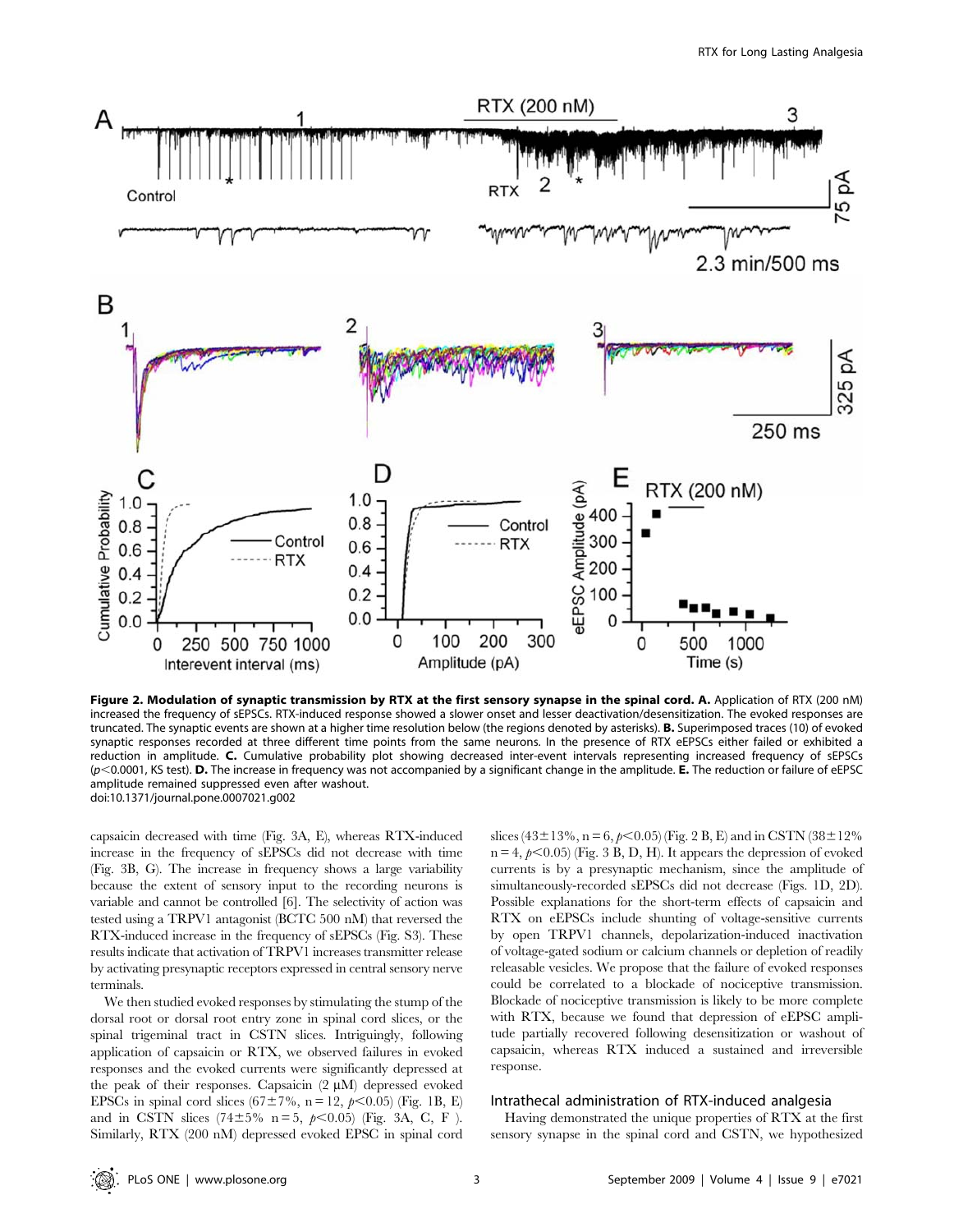

Figure 3. Modulation of synaptic transmission by activation of TRPV1 at the first sensory synapse in the CSTN. A, B. Application of capsaicin (2 µM) or RTX (200 nM) increased the frequency of sEPSCs. Capsaicin-induced response desensitized with time, whereas RTX-induced response was sustained. The evoked responses are truncated in A and B. The currents are shown at higher time resolutions below. C, D. Evoked synaptic responses were recorded from the same neurons before and after administration of capsaicin or RTX. In the presence of both capsaicin and RTX, eEPSCs either failed or exhibited a reduction in amplitude. E, F. Capsaicin-induced increase in sEPSC frequency decreased with time and the eEPSC amplitude remained depressed, G, H. RTX-induced increase in sEPSC frequency remained elevated, but the amplitude of eEPSC remained depressed.

doi:10.1371/journal.pone.0007021.g003

that RTX-induced sustained activation of TRPV1 at the presynaptic terminal would cause analgesia by depression of synaptic transmission in the short-term and by nerve terminal ablation in the long-term. Therefore, we tested the effect of intrathecal administration of RTX in adult rats. RTX (0.045– 1.9 mg/kg) was administered intrathecally in behavioral models of pain. Paw withdrawal latency (PWL) to radiant heat was not significantly affected following administration of RTX (control, 7.2 $\pm$ 0.6 s, n = 8; RTX (1.9 µg/kg), 9.2 $\pm$ 0.5 s, n = 8) (Fig. 4A). However, when tested for nocifensive behavior by intraplantar injection of capsaicin, a dramatic decrease in pain sensitivity was observed as indicated by reduction in the duration and number of guardings (Fig. 4B, C). The number of guardings decreased significantly from  $12.5\pm2.8$  (n = 6) to  $4.8\pm1.5$  (n = 11,  $p<0.05$ ) and the duration of guardings decreased significantly from 151.7 $\pm$ 30.1 s (n = 6) to 49 $\pm$ 19.9 s (n = 11, p<0.05) after RTX treatment. We then tested whether RTX treatment could selectively alleviate inflammatory thermal hypersensitivity. Inflammation was induced by carrageenan  $(2\%$ , 100  $\mu$ ) in the left paw and the right paw was used as a control. Following inflammation, the PWL of control animals decreased significantly from  $7.6\pm0.5$  s  $(n = 12)$  to  $4.5 \pm 0.5$  s,  $n = 6$ ,  $p < 0.05$  (Fig. 4D). Intrathecal administration of RTX prevented the reduction in PWL caused by inflammation (control,  $9.5\pm0.9$  s (n = 10) and RTX,  $8.5\pm0.4$  s  $(n = 12)$ . These studies indicate that intrathecal administration of RTX did not alter the acute thermal sensitivity but profoundly reduced inflammation-induced thermal hypersensitivity.

We then tested for effects of intrathecal RTX administration on mechanical sensitivity. The acute mechanical response elicited by von Frey filaments was not affected by RTX injection (saline  $24.85 \pm 3.31$  gms, RTX (1.9 µg/kg),  $21.79 \pm 1.6$  gms) (Fig. 5A, B). We tested the mechanical sensitivity following inflammation. The PWL to von Frey filaments significantly decreased after carrageenan application (control,  $27.5 \pm 2$  gms, n = 9; after inflammation  $13.9\pm0.44$  gms, n = 11). Intrathecal administration of RTX did not affect PWL to von Frey filaments after inflammation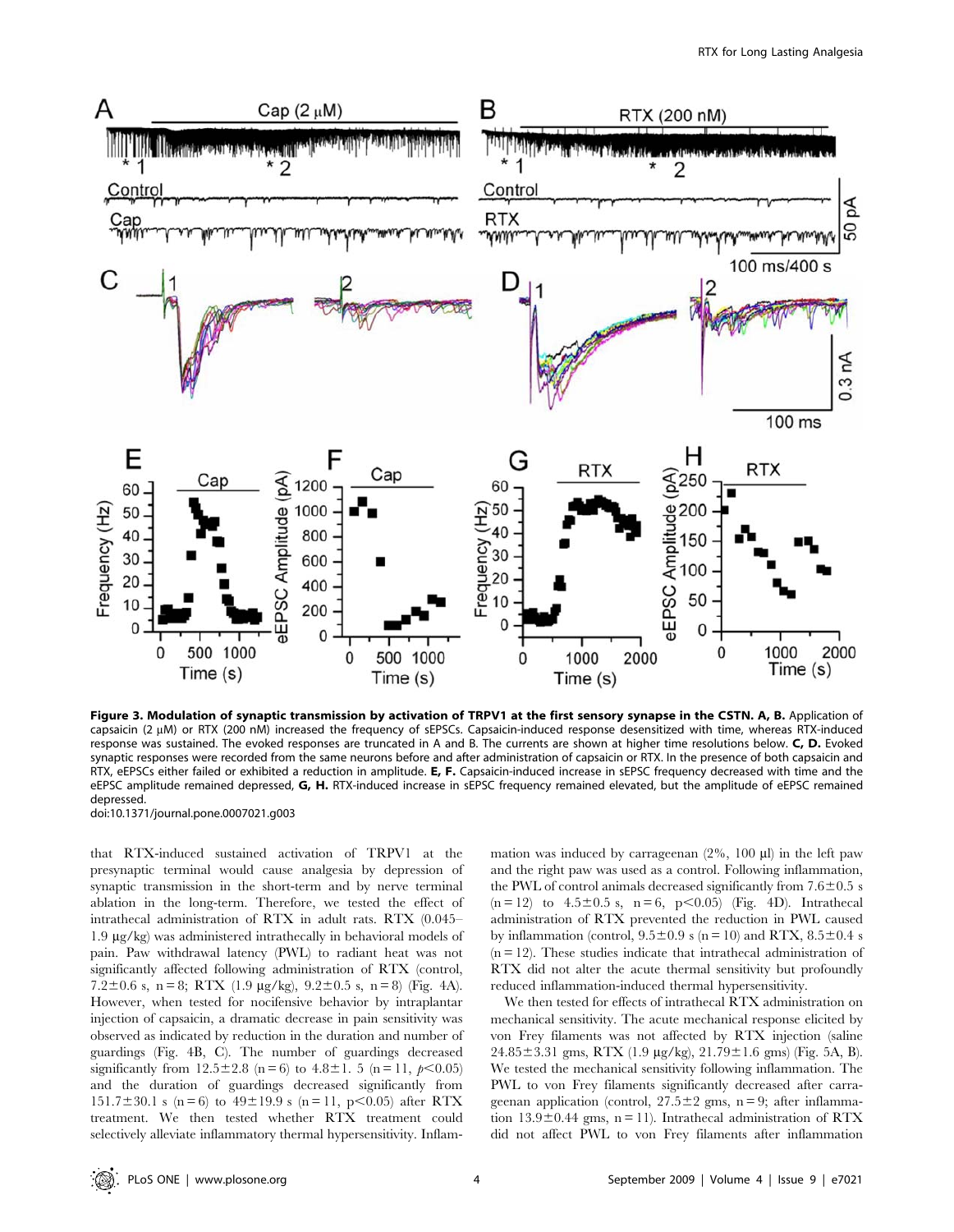

concentrations of RTX on PWL to radiant heat. B, C. nThe duration and the number of nocifensive behaviors after intraplantar capsaicin significantly decreased after RTX treatment D. PWL to a thermal stimulus after injection of carrageenan is significantly reduced as compared to saline injected animals.

doi:10.1371/journal.pone.0007021.g004

(control,  $24.9 \pm 1.4$  gms, n = 8; after inflammation  $14.8 \pm 2.1$  gms,  $n = 12$ ) (Fig. 5C). These results indicate that RTX treatment does not affect mechanical hypersensitivity due to inflammation. Since TRPV1 is selectively expressed in nonmyelinated peptidergic C fibers and lightly myelinated  $A\delta$  fibers, this observation is consistent with the notion that mechanical sensitivity is carried by a distinct set of nociceptors [25].

# RTX caused selective ablation of TRPV1 expressing nerve terminals

The animals treated with intrathecal RTX that exhibited analgesia, indicated by reduced nocifensive behavior and exhibiting no change in PWL following inflammation, were sacrificed and TRPV1 levels were assessed in the spinal cord, DRG and paw skin tissues using immunohistochemistry. Immunostaining was performed at least in three different rats and 3–5 sections from each rat were analyzed. There was a complete loss of TRPV1

labeling in the dorsal horn of the spinal cord (Fig. 6A, D). This is likely to be due to TRPV1-mediated  $Ca^{2+}$  influx causing nerve terminal death, or due to TRPV1 internalization. Central terminal ablation was not caused by death of DRG neurons because there was no difference in intensity of TRPV1 labeling or number of neurons labeled in DRG in saline treated animals as compared to RTX-treated animals (Fig. 6B). Similarly, there was no change in TRPV1 expression in peripheral terminals, indicated by lack of change in paw skin TRPV1 staining following intrathecal administration of RTX (Fig. 6C). The peptide neurotransmitters CGRP and SP are released by sensory nerve terminals of small diameter TRPV1-containing neurons. Consistent with the loss of TRPV1 expressing central nerve terminals, the immunoreactivity of CGRP and SP associated with TRPV1 immunoreactivity was also significantly reduced  $(p<0.001)$  (Fig. 6E, F). Furthermore, RTX-induced loss of TRPV1 staining was localized to the lumbar spinal segments closest to the level of the intrathecal injection



concentrations of RTX. B. There was no change in PWT with time after intrathecal injection of RTX. C. Even after inflammation there was no change in PWT in response to mechanical stimulation. doi:10.1371/journal.pone.0007021.g005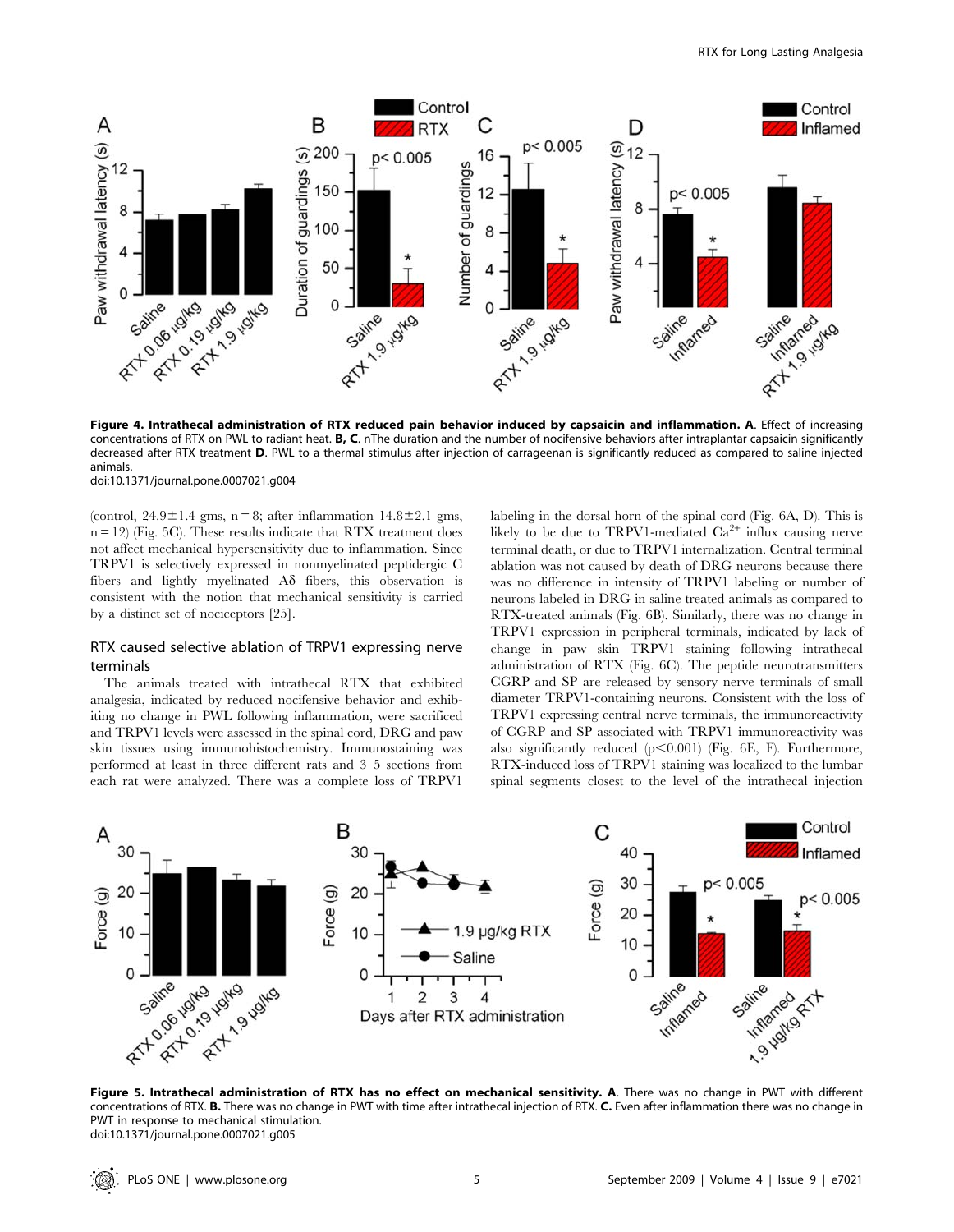

Immunofluroscent pictures from control animals (top panel) and animals treated with RTX (1.9 µg/kg) for 20 days (bottom panel). Representative pictures shown are from 3–5 sections stained at least from 3 rats for each group. A. Left panel shows complete loss of TRPV1 staining in spinal dorsal horn after RTX treatment. Right panel shows that there was no change in staining for NeuN, a neuronal marker. B. RTX treatment did not affect the staining or the number of DRG neurons stained. Immunofluroscent pictures of L4 DRG in control animals (top panel) and animals treated with RTX (bottom panel) show no difference in TRPV1 labeling between these two groups. C. TRPV1 staining of paw skin sections did not show a change between controls and following RTX treatment. Sections from another rat show intrathecal RTX eliminated TRPV1 staining (D), reduced CGRP staining significantly (E) and reduced SP staining significantly (F), but did not alter TRPV4 staining in spinal cord (G). The corresponding histograms of analysis of gray value of the stained region are shown below. The scale bar is 100  $\mu$ m except for C it is 50  $\mu$ m. doi:10.1371/journal.pone.0007021.g006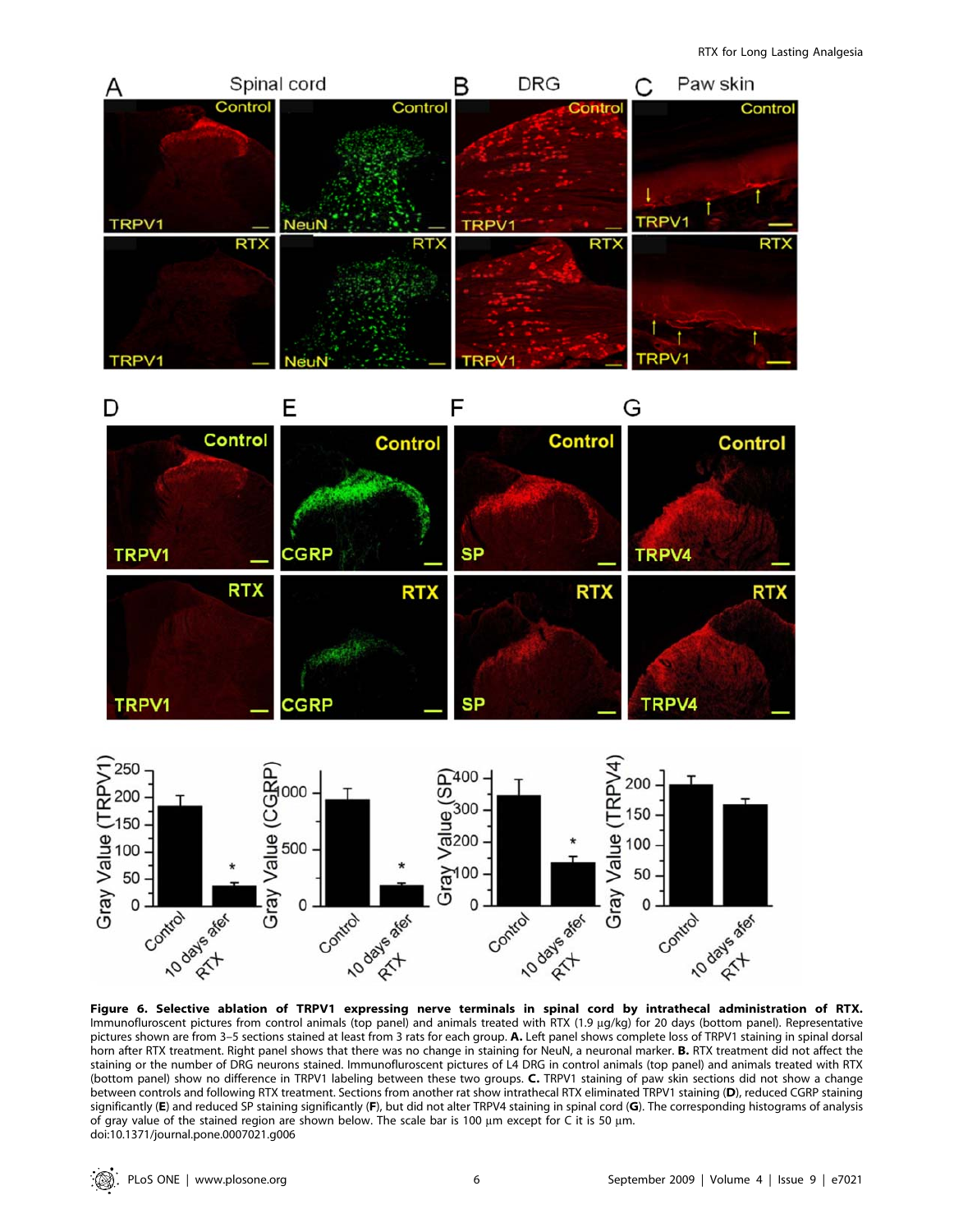(T12-L3). We interpret these data showing nerve terminal ablation as due to TRPV1-mediated  $Ca^{2+}$  influx causing nerve terminal death. The spinal cord nerve terminal arborization is selectively affected near the site of injection, without detectable effect on DRG somata or peripheral terminals. Consistent with this observation, we have found that RTX selectively caused cell death in small diameter DRG neurons in a dose-and timedependent manner (Fig. S4).

In order to determine the specificity of RTX action, we have studied the expression of TRPV4, a putative mechanosensor. The TRPV4 agonist 4a-PDD (4a-Phorbol-12,13-didecanoate) is able to increase the frequency of mEPSCs without affecting their amplitude [26], suggesting a presynaptic locus of action. The spinal cord sections of RTX-treated animals that showed a complete loss of TRPV1 immunostaining exhibited no change in TRPV4 immunostaining (Fig. 6G). TRPV4 has been suggested to mediate some forms mechanosensitivity. Its preservation in RTXtreated animals is consistent with our data showing preservation of behavioral measures of mechanosensitivity, and together these results further confirm the specificity of RTX action.

#### Regeneration of nerve terminals following RTX treatment

Intrathecal RTX selectively targets central nerve terminals, preserving DRG neurons and their peripheral terminals. A potential consequence of selective targeting is that the terminals may regenerate over time, avoiding permanent damage. We have studied regeneration of peripheral and central terminals after RTX administration. Following intraplantar injection of RTX (10  $\mu$ M, 10  $\mu$ l), thermal hypersensitivity was determined in response to intraplantar injection of capsaicin  $(100 \mu M, 10 \mu I)$ . A loss of capsaicin-induced thermal hypersensitivity accompanied by a loss of TRPV1 staining in peripheral terminals was observed within two days of RTX injection. However, capsaicin-induced thermal hypersensitivity gradually recovered over time. In confirmation of the nerve terminal regeneration, TRPV1 staining partially recovered after 63 days (Fig. 7A). However, following intrathecal administration of RTX, there was a complete loss of capsaicin-induced nocifensive behavior, which did not recover even after 5 months. Similarly, TRPV1 immunostaining in spinal cord was not detected even after 5 months (Fig. 7B). In the same intrathecal RTX treated animals there was no change in TRPV1



Figure 7. Loss and regeneration of TRPV1 expressing nerve terminals in the paw skin and spinal cord. A. Loss and recovery of capsaicin-induced nocifensive behavior within 60 days after intraplantar injection of RTX; TRPV1 staining 10 days and 2 months after RTX injection are shown. B. After intrathecal RTX injection, capsaicin-induced nocifensive behavior did not recover even after 5 months. TRPV1 staining after 10 days and 5 months of RTX injection are shown. C. TRPV1 staining in DRG is not affected by intrathecal RTX. Asterisks denote significant change. The scale bar is 50 (middle row) or 100  $\mu$ m. doi:10.1371/journal.pone.0007021.g007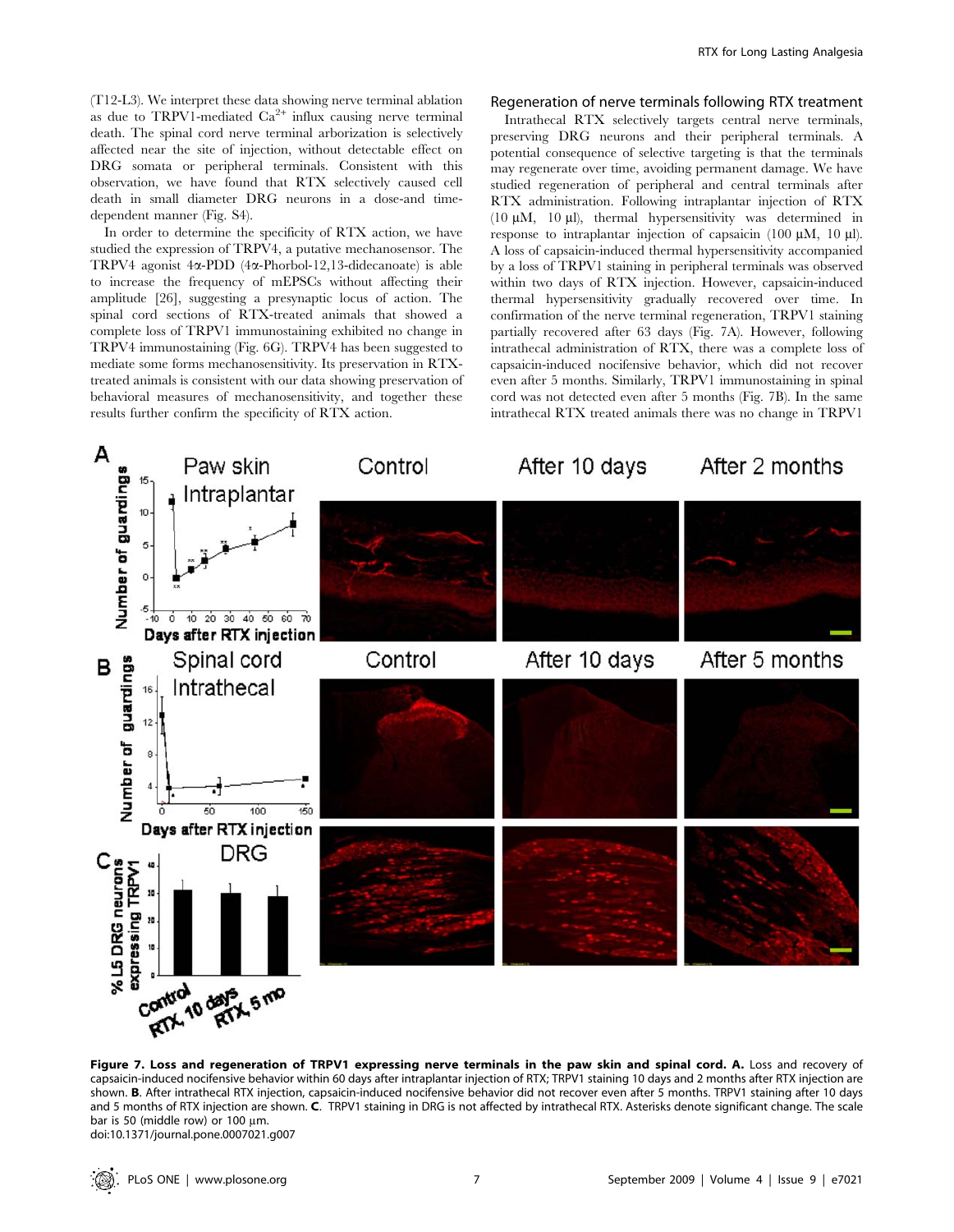staining intensity in DRG or the number of TRPV1-stained neurons in DRG (Fig. 7C).

# Discussion

From these studies, we have been able to demonstrate that TRPV1 is selectively expressed in the sensory nerve terminals at the DH of the spinal cord (laminae I and II) and CSTN. RTX causes a sustained increase in sEPSCs as compared to capsaicin which exhibits a desensitizing response. Evoked synaptic current recordings show synaptic failures that are likely to be due to depolarization block from sustained TRPV1 activation. We propose that this effect causes reduced nociceptive transmission and quick but short-term analgesia. RTX in the long-term leads to ablation of TRPV1 expressing nerve terminals as a result of sustained Ca<sup>2+</sup> influx. Intrathecal administration of RTX reduced inflammatory thermal hypersensitivity without altering acute thermal sensitivity. This is due to selective ablation of TRPV1 expressing central nerve terminals in the dorsal horn that is sufficient to reduce inflammatory thermal hypersensitivity without affecting TRPV1 expressing DRG neurons or their peripheral terminals. Immunohistochemical studies show that TRPV1 in DRG neuronal cell bodies and peripheral terminals are preserved, suggesting that sensory efferent functions such as TRPV1 mediated CGRP and SP release at the peripheral nerve terminals will not be affected. CGRP and SP are vasoactive peptides that have been shown to be essential for control of the microvascular circulation, which includes perineurial capillaries and coronary vessels [27]. The specificity of intrathecal RTX action was shown by the observation that RTX administration did not affect mechanosensitivity and that staining for TRPV4, a putative mechanosensor, was intact in the dorsal horn. We also observed that following intrathecal administration of RTX, the central terminals did not regenerate even after five months as compared to the peripheral terminals that regenerated within two months of intraplantar RTX injection. The inability of central terminals to regenerate is an intriguing observation. In 1993, Goso et al., reported using receptor binding and neurogenic inflammatory response that RTX-induced loss of binding and extravasation were partly recovered in the bladder but the RTX binding was not recovered in the spinal cord after intrathecal administration [28].

In earlier studies, a single intrathecal injection of capsaicin depleted substance P from primary sensory neurons and caused a prolonged increase in the thermal and chemical pain thresholds in rats but there was no apparent change in responses to noxious mechanical stimuli [19,20]. However, the literature mentions conflicting reports of the appropriateness of using acute thermal sensitivity to assess TRPV1 function in hot plate and tail flick tests [18,19,29,30,31]. Furthermore, during intrathecal administration, capsaicin may be distributed throughout the CSF and hence effective concentrations may not have been achieved consistently. Since RTX binds to TRPV1 irreversibly and with high affinity, we propose this property will aid in its localization in a given segment of the spinal cord by slow infusion using osmotic mini pumps. We have found that slow infusion of RTX can target the lumbar region selectively sparing the cervical and thoracic regions of the spinal cord.

TRPV1 is found in the nerve terminals supplying the urinary bladder and urothelium, indicating a role in urinary bladder functions [32]. Human clinical trials of RTX are recent and have so far been limited to treatment of bladder hyperreflexia, in which it has been shown to be effective [33]. Following administration of intravesical RTX, there was a reduction in TRPV1 immunoreactivity in the basal cell layer, which is similar to the loss of sensory nerve fibers in the suburothelial layer [34] and leads to long lasting reduction in bladder pain and incontinence. Interestingly, intravesical administration of RTX, unlike capsaicin, does not induce suprapubic discomfort [35]. We suggest that this property may be due to the fact that depolarization block induced by RTX is slow and sustained as compared to capsaicin [17].

Usefulness of the TRPV1 blockade has been demonstrated to be beneficial in pain induced by Herpes zoster, diabetic peripheral neuropathy, bone cancer, arthritis, inflammatory bowel disease and migraine [36,37,38,39,40]. TRPV1 has been shown to be upregulated by  $TNF\alpha$  in cancer-related thermal hyperalgesia in mice [41]. Intrathecal administration of RTX has been used to ameliorate painful conditions, which correlate with the destruction of DRG neuronal cell bodies [21,22,23]. Intriguingly, bone cancer induced by inoculation of carcinoma cells mainly results in altered mechanosensitivity, yet TRPV1 antagonists have been found to be useful [39,42].

TRPV1 is also involved in regulation of body temperature. Subcutaneous injection of capsaicin decreases body temperature by  $2-3$ <sup>o</sup>C and permanently reduced the capacity of rats to withstand a hot environment [43]. TRPV1 antagonists increase the body temperature to the same extent [44,45,46]. Several TRPV1 antagonists are in clinical trials and hyperthermia poses a serious limitation to their usefulness. The promise of TRPV1 antagonists to treat painful conditions may not become a reality because in phase I clinical trials, TRPV1 antagonists have been shown to increase the body temperature significantly [45,46,47,48]. Selective targeting of spinal segments may be achieved by slow infusion of RTX using osmotic mini pumps may spare thermoregulatory centers in the hypothalamus and avoid hyperthermia.

Another advantage of RTX is that it appears to be selective. Even when administered intraperitoneally it specifically ablates TRPV1 expressing nociceptors. TRPV1 has been implicated in diverse function such as release of the potent vasodilator CGRP and maintaining microvascular circulation, including the coronaries and regulation of insulin secretion [49,50,51]. Therefore, the approach described here may be superior to selectively targeting TRPV1 expressed in peripheral nerve terminals and prevent other unwanted effects resulting from the elimination of the whole DRG neuron.

In summary, intrathecal administration of RTX ablates TRPV1 expressing central sensory nerve terminals, significantly reduces nociceptive transmission and decreases TRPV1-mediated inflammatory thermal hypersensitivity. This approach is different from previous studies in which RTX has been used for pain relief by ablating DRG neuronal cell bodies. Our results indicate that intrathecal administration of RTX or its analogues is a promising method of achieving analgesia. Further study is needed of RTX concentration-response relationships, since even lower concentrations of RTX could cause a partial ablation of TRPV1 expressing nerve terminals that may be sufficient for pain relief. Better treatments for chronic intractable pain are urgently needed, especially in terminally ill patients, in whom the best analgesic option now available may be treatment with large doses of potent opiate analgesics, which can cause mental clouding, respiratory depression, and reduce quality of life.

#### Methods

All the procedures used especially in reference to experimental animals not experiencing unnecessary discomfort, distress, pain or injury have been approved by the Southern Illinois University School of Medicine Institutional Animal Care and Use committee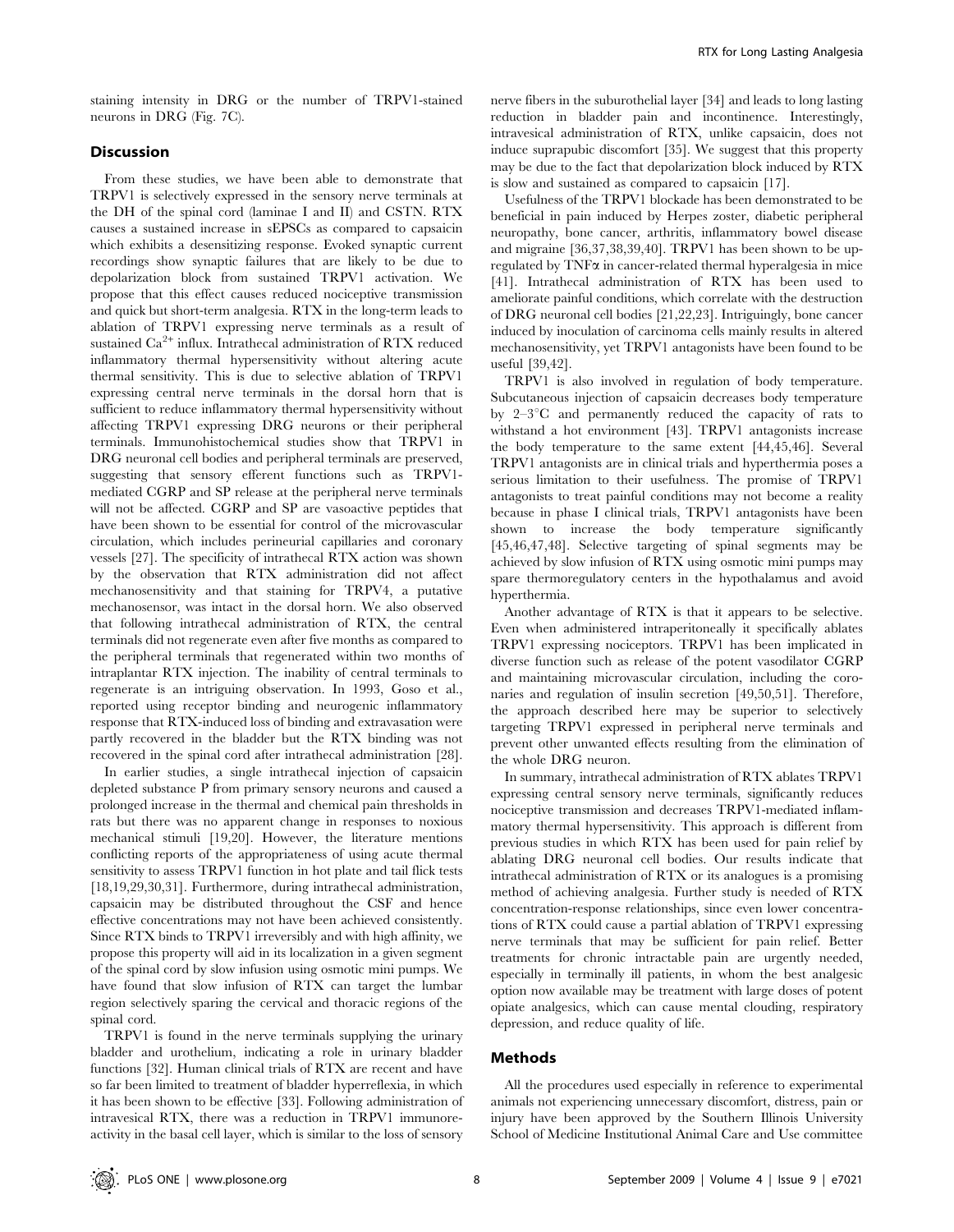review panel in accordance with the Panel of Euthanasia of American Veterinary Medical Association.

#### Immunohistochemistry

Five week old Sprague-Dawley rats were anesthetized with isoflurane and perfused with 4 % paraformaldehyde. Samples of lumbar segments of the spinal cord, brain stem, DRG and paw skin tissues were harvested and quickly frozen. The spinal cord/brain stem and DRG were cut into  $20$  and  $10 \mu m$  sections, respectively (Leica CM 1850, Nussloch, Germany). The paw skin was cut into 40 mm sections. The sections were incubated with polyclonal rabbit anti-TRPV1 antibody (Affinity BioReagents, PA1-747, 1:500), or polyclonal rabbit anti-TRPV4 antibody (Alomone, ACC-034, 1:200), or monoclonal mouse anti-CGRP antibody (Sigma, C-7113, 1:2500), or polyclonal guinea pig anti-SP antibody (abcam, ab10353, 1:1000), or monoclonal mouse anti-NeuN antibody (Chemicon, MAB377, 1:100) for 1 hour at room temperature, then incubated with Rhodamine Red (TM)-X donkey anti-rabbit IgG (Jackson 711-295-152, 1:100), or FITC donkey anti-mouse IgG (Jackson, 715-095-151, 1:100), or Rhodamine Red (TM)-X donkey anti-guinea pig IgG (Jackson, 706-295-148, 1:100) for 1 hour at room temperature. Images were taken by a confocal microscope (Olympus Fluoview). The intensity of TRPV1 staining was analyzed by measuring the gray value of the stained region by using ImageJ (Research Service Branch, NIMH). Immunohistochemistry was performed at least in 3 rats from each group and 3–5 sections from each animal were analyzed.

### Synaptic current recording from spinal cord slices

Sprague-Dawley rats were obtained from Harlan (Indianapolis) for breeding locally. Horizontal CSTN and transverse spinal cord slices (L4-L6) from 2 to 4 weeks old rats were prepared using methods similar those previously described [52]. The rats were deeply anesthetized with isoflurane (5%) and then decapitated. The desired tissue, once isolated, was placed in cold  $(4^{\circ}C)$ , oxygenated sucrose based physiological solution (in mM: sucrose 209, KCl 2, NaH<sub>2</sub>PO<sub>4</sub> 1.25, MgCl<sub>2</sub> 5, CaCl<sub>2</sub> 0.5, NaHCO<sub>3</sub> 26, D-glucose 10) for 90 s, and then cut with a vibrating tissue slicer (Precisionary Instruments, Greenville, NC, USA) into 300  $\mu$ m sections in  $4^{\circ}$ C physiological solution. Slices were allowed to recover for 60 minutes in oxygenated extracellular solution at room temperature. To record, slices were placed on the stage of an upright near-infrared differential interference contrast microscope (Olympus BX-50wi). Extracellular solution contained (in mM) NaCl 126, KCl 2.5, MgCl<sub>2</sub> 1.2, dextrose 11, NaH<sub>2</sub>PO<sub>4</sub> 1.4, CaCl<sub>2</sub> 2.4, NaHCO<sub>3</sub> 25, at  $32^{\circ}$ C and was continually gassed with 95%  $O_2$  5%  $CO_2$ . Intracellular solution contained (in mM) CsCl 140, CaCl2 2, EGTA 10, HEPES 5, MgATP 2, titrated to pH 7.3. The lidocaine derivative (QX-314) was included to prevent action potentials in the recording neuron. Electrodes were pulled from thick-walled borosilicate glass (World Precision Instruments, Sarasota, FL, USA). Electrode impedance was  $4-6$  M $\Omega$ . Experiments were performed at room temperature,  $24^{\circ}C$ , and the recording chamber was perfused at 4 ml/min.

In order to record excitatory synaptic currents, neurons were voltage-clamped at -60 mV (EPC10, HEKA, Bellmore, New York, USA). To obtain evoked EPSCs, a Grass Stimulator (S88) with stimulus isolation unit PSIU 6 (Grass Technologies, West Warwick, RI) triggered by a Master 8 (A.M.P.I., Jerusalem, Isreal) was used to stimulate a concentric bipolar electrode (Rhodes Medical Instruments, Tujunga, CA) placed on the sensory fiber tract. Stimulus duration was 100 ms, and half maximal stimulus intensity was used (less than 800 µA, usually 200–800 µA for C-fibers). Spontaneous and evoked EPSCs were low-pass filtered at 2.5 kHz and digitized at 5 kHz. The

digitized signal was stored to hard drive on a PC compatible computer. Fast and slow capacitance compensation was performed in Pulse. Input resistance and series resistance were measured every 2–5 min in voltage clamp mode with three small  $(\Delta V 10 \text{ mV}, 150 \text{ ms})$ hyperpolarizing voltage steps. Cells showing greater that 20% change in series resistance were not included in analysis. Off-line data analysis was done with the program Clampfit 9 (Molecular Devices, Sunnyvale, CA). sEPSCs were analyzed using the Mini Analysis Program (Synaptosoft, Decatur, GA) the threshold for event detection (usually 10 pA) was at least 3 times baseline noise levels.

# Intrathecal catheter implantation and intrathecal injection

Intrathecal catheters were implanted in rats according to method described by Yaksh et al. [19] with some modifications. Briefly, male SD rats (225–250 g) were anesthetized with ketamine/xylazine (85/ 5 mg/kg, i.p.). When they no longer responded to the tail pinch test, the neck area was shaved and the skin was swabbed with betadine followed by 70 % alcohol. A small incision was made in the skin and the muscles were separated to expose the atlanto-occipital membrane. A small incision was made in the membrane to allow a polyethylene-10 catheter filled with 0.9 % sterile saline to be inserted into the subarachnoid space. The catheter was threaded through the space as far as the lumbar enlargement (approximately 7.5 cm). The catheter was then sutured in place with the muscles and the incision closed. About 5 cm of catheter was exposed externally to act a port for injections. The external port was sealed with Parafilm to prevent flow of cerebrospinal fluid.

Rats were allowed to recover for 7 days after surgery. To prevent infection, 10 mg/kg of kanamycin was injected subcutaneously every day for 5 days during recovery. Drugs were administrated by slow infusion into the subarachnoid space of anesthetized rats

#### Measurement of thermal sensitivity

Thermal nociceptive responses were determined using a plantar test instrument (Ugo Basile, Camerio, Italy) as described previously [53]. The rats were habituated to the apparatus that consisted of three individual Perspex boxes on a glass table. A mobile radiant heat source was located under the table and focused onto the desired paw. Paw withdrawal latencies (PWLs) were recorded three times for each hind paw and the average was taken as the baseline value. A timer was automatically activated with the light source, and response latency was defined as the time required for the paw to show an abrupt withdrawal. The apparatus has been calibrated to give a PWL of approximately 6–12 s. In order to prevent tissue damage a cut-off at 20 s was used. Rats were accustomed to the test conditions 1 h per day for 5 days.

## Measurement of nocifensive behavior

Capsaicin-evoked nocifensive behavior in rats was defined as lifting (guarding), licking and shaking of the injected paw [54]. The number of times the rat exhibited guarding, licking and shaking was counted and the total duration of this behavior was measured over 5 min immediately after intraplantar administration of capsaicin (2 mM). Capsaicin-induced Inflammatory thermal hypersensitivity was determined by subcutaneous injection of 100  $\mu$ M of 50  $\mu$ l capsaicin into the plantar region of the rat left hind paw.

#### Carrageenan-induced thermal hyperalgesia

After obtaining baseline values of PWL to radiant heat, the animals received an intraplantar injection of carrageenan (2%, 100 ml) into the left hind paw [55]. PWLs were determined 2 h after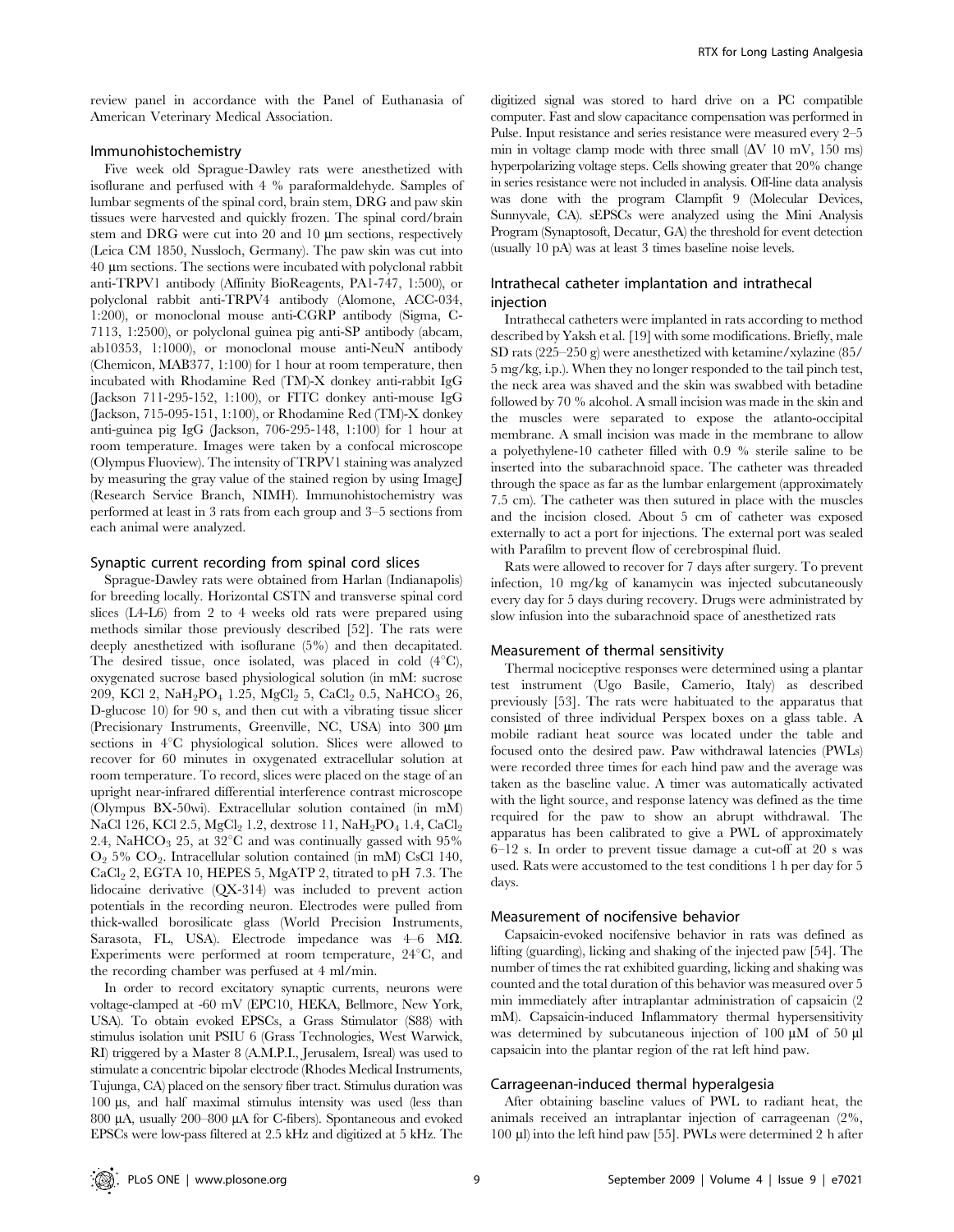carrageenan injection, a time point shown to produce reliable readings, to confirm that hyperalgesia had developed. The PWL to radiant heat stimulus was recorded at 2, 3, 4 and 5 hrs after carrageenan injection. The data were compared with the uninjected paw. These experiments were then repeated in intrathecal RTXinjected animals and the PWL was determined again.

#### Measurement of mechanosensitivity

Mechanical nociceptive responses were assessed using a dynamic plantar anesthesiometer instrument using von Frey Hairs (Ugo Basile, Camerio, Italy)[56]. The rat was placed in a chamber with a metal mesh floor. A 0.5 mm diameter von Frey probe was applied to the plantar surface of the rat hind paw with pressure increasing by 0.05 Newtons/s and the pressure at which a paw withdrawal occurred was recorded and this was taken as PWT. For each hind paw, the procedure was repeated 3 times and the average pressure to produce withdrawal was calculated. Successive stimuli were applied to alternating paws at 5 min intervals. Rats were accustomed to the test conditions 1 h per day for 5 days.

#### Reagents

All the chemicals used in this study were obtained from SIGMA (St. Louis, MO) and BCTC was a gift from Glenmark Pharmaceuticals, Mumbai, India.

## Statistical Analysis

Kolmogorov-Smirnov (KS) test was used to compare the cumulative probability curves for inter-event intervals and amplitude between various treatment groups. Data are represented as  $mean \pm SEM$  and expressed as percent of control, which is scaled to 100%. For evoked currents, Student's paired t-test was used for statistical comparisons and significance was considered at  $p<0.05$ . For experiments that involved manipulation of one of the legs (carrageenan or capsaicin injection), the data were normalized for each animal as maximum possible effect (MPE). This value was calculated as follows:  $MPE = (PDR - IBR)/(CBR - IBR)$ , where PDR is the postdrug response of the ipsilateral paw, IBR is the ipsilateral paw baseline response, and CBR is the contralateral paw baseline response. Accordingly, the individual values are reported as the mean $\pm$ SEM. Data obtained for the carrageenan or capsaicin tests were subjected to a one-way ANOVA followed, when significant, by post hoc Dunnett's  $t$  tests. When comparing the means of only two groups, Student's t test was used. All comparisons were analyzed separately for each time point. For all tests, a  $\beta$  value lower than 0.05  $(p<0.05)$  was considered significant.

# Supporting Information

Figure S1 Expression of TRPV1 in spinal cord and CSTN. A. Immunohistochemical labeling of TRPV1 is selectively seen only in laminae I and II if the spinal dorsal horn (top panel). The labeling of NeuN, a neuronal marker (middle) and the merged images (bottom) are also shown. B. Immunohistochemical labeling of TRPV1 in oral spinal trigeminal nucleus (OSTN), interpolar spinal trigeminal nucleus (ISTN) and caudal spinal trigeminal nucleus (CSTN). It is clear only CSTN shows TRPV1 labeling, a region where trigeminal sensory neurons form synapses. TRPV1

# References

1. Caterina MJ, Schumacher MA, Tominaga M, Rosen TA, Levine JD, et al. (1997) The capsaicin receptor: a heat-activated ion channel in the pain pathway. Nature 389: 816–824.

labeling (left panel) NeuN labeling (middle panel) and merged image (right panel) are shown.

Found at: doi:10.1371/journal.pone.0007021.s001 (3.32 MB TIF)

Figure S2 Enhancement of synaptic transmission by activation of TRPV1 at the first sensory synapse in DRG and DH cocultures. A. Application of capsaicin (10 nM) increased the frequency of mEPSCs in a reversible manner. The synaptic events are shown at a higher time resolution below. B. Application of RTX (10 nM) induced a sustained increase in the frequency of mEPSCs. The synaptic events are shown in higher time resolution below. C. F. Cumulative probability plots showing decreased interevent intervals representing increased frequency of mEPSCs in presence of capsaicin and RTX. D. G. The increase in frequency was not accompanied by a significant change in the amplitude. E. H. Summary graphs showing capsaicin- and RTX-induced increases in the frequency of mEPSCs were dose-dependent and the enhancement of synaptic transmission by capsaicin application was inhibited by TRPV1 antagonist, capsazepine (Cpz).

Found at: doi:10.1371/journal.pone.0007021.s002 (0.98 MB TIF)

Figure S3 RTX-induced increase in sEPSC frequency is TRPV1-mediated. A. In spinal cord slices, RTX (200 nM) induced increase in the frequency of sEPSC was reversed by application of BCTC (500 nM), a TRPV1 antagonist. Traces of expanded time scale denoted by asterisks (\*) are shown below. B. Cumulative probability plot shows a decrease in inter-event intervals representing increased frequency mEPSCs after RTX  $(p<0.0001,$  KS test) and reversal after BCTC C. A plot shows the change in frequency with time.

Found at: doi:10.1371/journal.pone.0007021.s003 (0.92 MB TIF)

Figure S4 RTX-induced cell death in DRG neurons were identified using propidium iodide uptake assay. A. B. DRG neurons were treated with different concentrations (0.3, 1 and 5 nM) of RTX for 24, 48 and 72 hrs. In control conditions, there was a loss of 10 to 20% of both small and  $(<500 \text{ }\mu\text{m2})$  and large ( $>500 \mu m$ 2) neurons (n = 2614). Treatment with 300 pM RTX caused significant increase in small diameter neuronal death  $(44\pm13 \% \text{ after } 24 \text{ hrs}; 52\pm7\% \text{ after } 48 \text{ hrs}; 70\pm4\% \text{ after } 72 \text{ hrs}).$ There was no change in the of large diameter neuronal death  $(11\pm4\%$  after 24 hrs;  $20\pm5$  after 48 hrs; 6 $\pm7$  after 72 hrs). Incubating the neurons with 1 nM RTX caused  $62\pm18\%$  small diameter neuron death after 24 hrs,  $87±7%$  after 48 hrs and  $65\pm14\%$  after 72 hrs. The large diameter neurons showed no difference as compared to controls ( $12±4%$  after 24 hrs;  $19±10%$ after 48 hrs;  $7\pm2\%$  after 72 hrs). Treatment with 5 nM RTX caused maximal neuronal death  $(67\pm9\%)$  within 24 hrs and remained the same after 48 hrs (71 $\pm$ 7%) and 72 hrs (70 $\pm$ 8%). As seen with other concentrations the large diameter neurons showed no significant change (17 $\pm$ 4% after 24 hrs; 22 $\pm$ 4% after 48 hrs;  $30\pm8\%$  after 72 hrs).

Found at: doi:10.1371/journal.pone.0007021.s004 (0.20 MB TIF)

#### Author Contributions

Conceived and designed the experiments: MSE LSP. Performed the experiments: JAJ SQY PS AP LSP. Analyzed the data: JAJ SQY PS AP MSE LSP. Contributed reagents/materials/analysis tools: JAJ SQY PS AP LSP. Wrote the paper: JAJ MSE LSP.

- 3. Lazzeri M, Spinelli M, Beneforti P, Malaguti S, Giardiello G, et al. (2004) Intravesical infusion of resiniferatoxin by a temporary in situ drug delivery system to treat interstitial cystitis: a pilot study. Eur Urol 45: 98–102.
- 4. Nakatsuka T, Furue H, Yoshimura M, Gu JG (2002) Activation of central terminal vanilloid receptor-1 receptors and alpha beta-methylene-ATP-sensitive